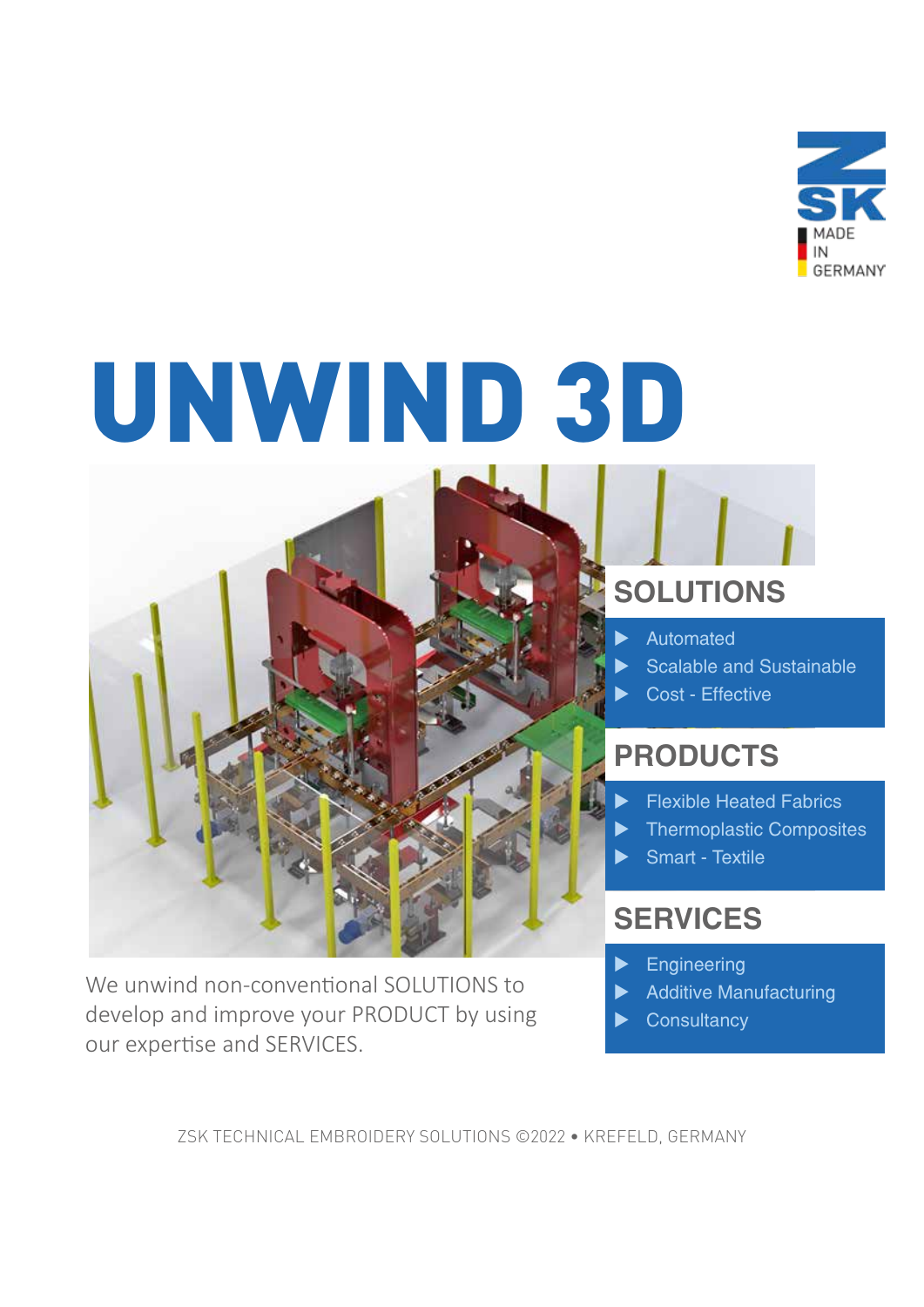

# THEMOPLASTIC COMPOSITE

We accelerate the use of thermoplastic composites from the sport and leisure to the automotive industries.





We think differently via Tailored Fibre Placement (TFP) technology



We offer high volume production of thermoplastic parts via dedicated molding technology.



We shorten the manufacturing chain thanks to our suppliers and the use of innovative materials.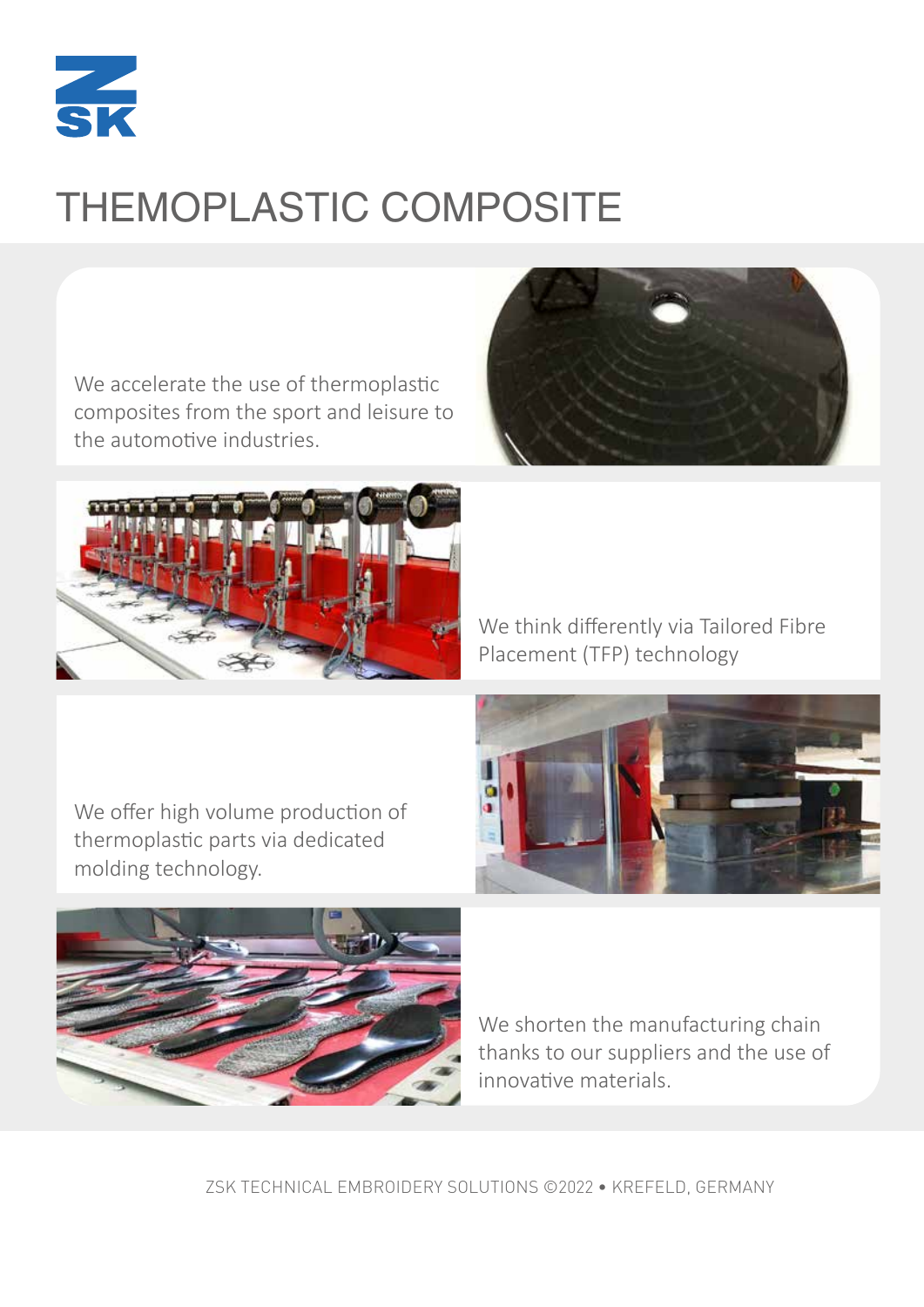

# FLEXIBLE HEATED FABRICS



We allow the use of flexible heated fabrics in any industry, for any market and any application.







24/7 production thanks to the latest automated solutions of our machinery.

We work on your requested materials meeting your expectations and technical specifications.